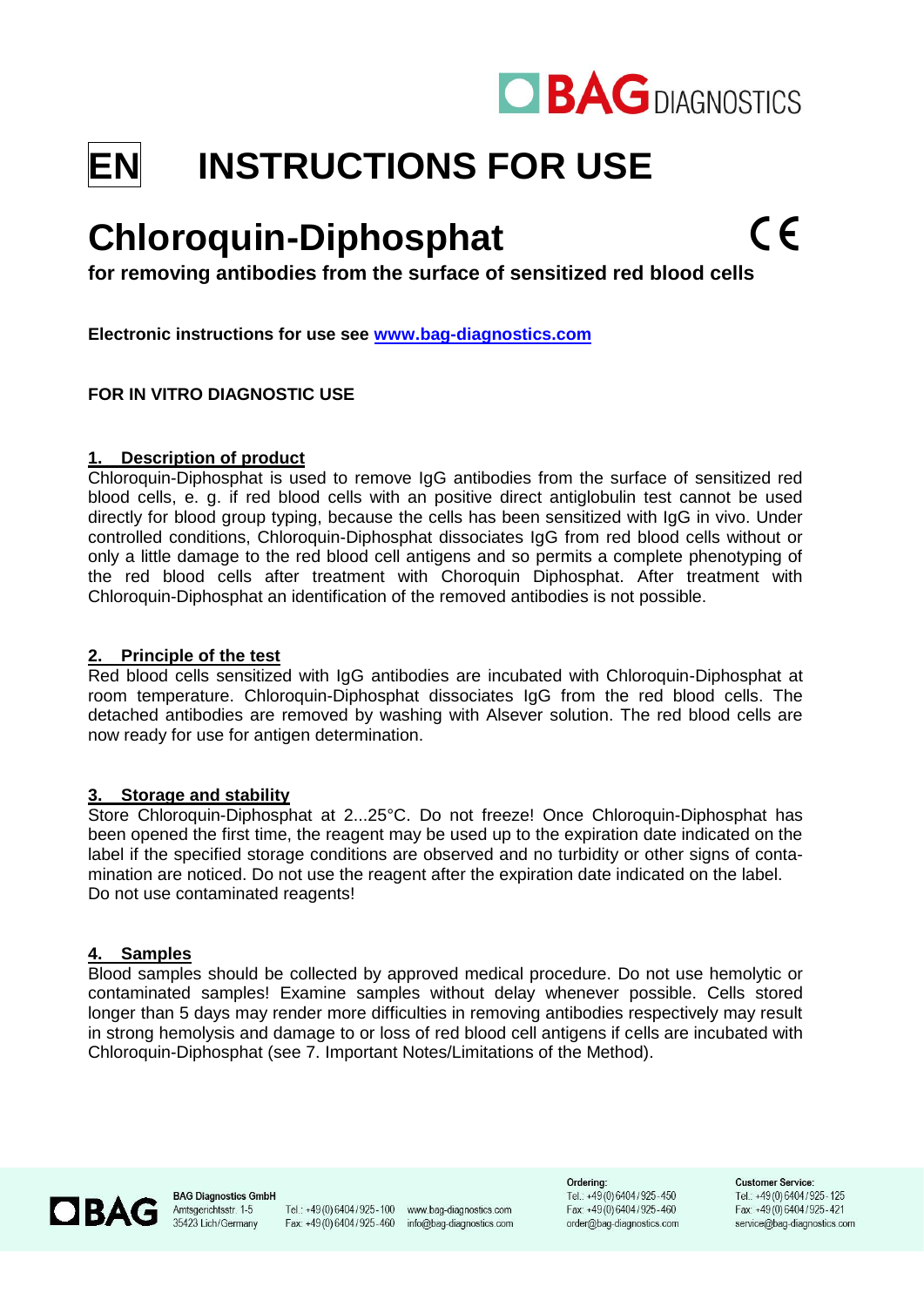# **5. Additional materials required**

Alsever solution

Anti-Human-Globulin (Anti-IgG)

Red blood cells of known phenotype

IgG sensitized reagent control cells

Disposable test tubes (75 x 12 mm)

Disposable Pasteur Pipettes

**Centrifuge** 

Reagents for determination of red blood cell antigens

#### **6. Performance**

Perform a direct antiglobulin test with Anti-Human-Globulin (Anti-IgG) of the red cell sample that has been sensitized with antibody in vivo. Record result.

#### **6.1 Removing IgG antibodies with Chloroquin-Diphosphat**

- 1. Wash the sensitized red cell sample three times with Alsever solution in a clean, labeled test tube (in each case centrifuge 5 minutes at 400 x g (1500 rpm)). Discard supernatant.
- 2. Pipette 10 drops of the washed test red cell button into a labelled test tube.
- 3. Add 40 drops Chloroquin-Diphosphat and mix thoroughly.
- 4. Incubate 30 minutes at room temperature.
- 5. Wash the red cells three times with Alsever solution (in each case centrifuge 5 minutes at 400 x g (1500 rpm)). Discard supernatant.

Note: A mild hemolysis can be neglected.

#### **6.2 Check of antibody removing in a direct antiglobulin test**

After the last washing step perform a direct antiglobulin test with Anti-Human-Globulin (Anti-IgG) with a part of the red cells (see Directions for Use for Anti-Human-Globulin).

The direct antiglobulin test should be negative. If the initial amount of antibody bound to the sensitized red cells was strong, a positive result can occur. In this case the treatment with Chloroquin-Diphosphat can be repeated (according to steps 2 - 5). Check again the antibody removing in a direct antiglobulin test.

If the direct antiglobulin test result is still positive, the antibodies could not or only incomplete removed. In this case a determination of red blood cell antigens is not possible respectively a false phenotyping can occur.

A third treatment with Chloroquin-Diphosphat is not recommended, since strong hemolysis and damage to or loss of red blood cell antigens can occur.

**2** / **5**



Tel.: +49(0)6404/925-100 www.bag-diagnostics.com Fax: +49(0)6404/925-460 info@bag-diagnostics.com

Ordering: Tel.: +49(0)6404/925-450 Fax: +49(0)6404/925-460 order@bag-diagnostics.com

**Customer Service:** Tel.: +49 (0) 6404 / 925 - 125 Fax: +49(0) 6404/925-421 service@bag-diagnostics.com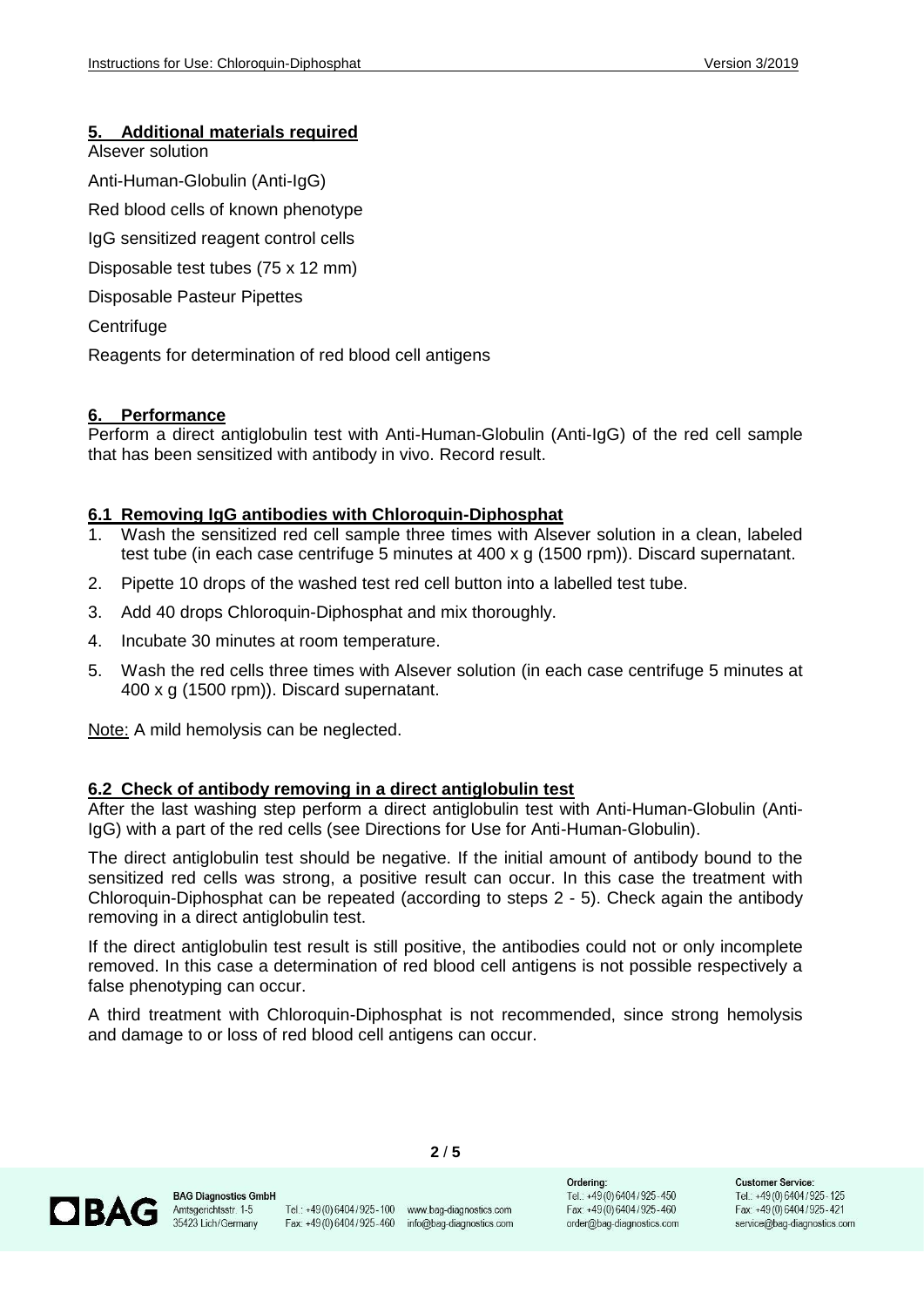#### **6.3 Determination of red blood cell antigens**

If the antibodies are removed from the surface of the red blood cells, the antigens can be determined with monoclonal and/or human antibodies. The phenotyping of the red blood cells should be done according to manufacturer's Directions for Use for the test reagents.

# **6.4 Controls**

As control it is recommended to use red blood cells positive for the antigen for which the test sample is to be phenotyped. Treat the cells with Chloroquin-Diphosphat in the same manner as the test sample and determine the red cell antigens.

If the control red cells not react as expected, the test results of the phenotyping with the Chloroquin-Diphosphat treated test sample should not be interpreted (see 7. Important Notes/Limitations of the Method).

A negative antiglobulin test result should be appropriately controlled by the addition of IgG sensitized reagent control cells (see Directions for Use for IgG sensitized control cells). If no agglutination occurs with the IgG sensitized control cells when added to negative antiglobulin test, the test results should not be interpreted.

# **7. Important notes/Limitations of the method**

- 1. Chloroquin-Diphosphat is suitable for in vitro diagnostic use only and may only be used by trained, qualified personnel.
- 2. Chloroquin-Diphosphat does not dissociate complement components from red blood cells. If the red blood cells are coated with IgG antibodies and complement components in vivo, tests should be done after Chloroquin-Diphosphat treatment using only Anti-IgG specific Anti-Human-Globulin.
- 3. After treatment with Chloroquin-Diphosphat an identification of the removed antibodies is not possible.
- 4. The centrifugal force applied should be the minimum required to produce a clear supernatant and a clearly delineated red cell button that can be easily resuspended. No single centrifugation speed or time can be recommended for all types of available centrifuges or test applications. Centrifuges should be calibrated individually to determine the optimal time and speed required to achieve the desired results.
- 5. Cells stored longer than 5 days may render more difficulties in removing antibodies respectively may result in strong hemolysis and damage to or loss of red blood cell antigens through treatment with Chloroquin-Diphosphate.
- 6. If the procedure is carried out as recommended, Chloroquin-Diphosphat dissociates IgG from red blood cells without or only a little damage to the red blood cell antigens. Test variables such as prolonged incubation time, too high incubation temperature or more than two treatments with Chloroquin-Diphosphat, using of hemolytic or contaminated red blood cells may result in strong hemolysis and damage to or loss of red blood cell antigens and an accurate phenotyping is not possible.
- 7. Do not use hemolytic or contaminated samples!
- 8. Inadequate washing of the red blood cells may result in false or not satisfying test results.

**3** / **5**



Ordering: Tel.: +49(0)6404/925-450 Fax: +49(0)6404/925-460 order@bag-diagnostics.com

**Customer Service:** Tel.: +49 (0) 6404 / 925 - 125 Fax: +49(0)6404/925-421 service@bag-diagnostics.com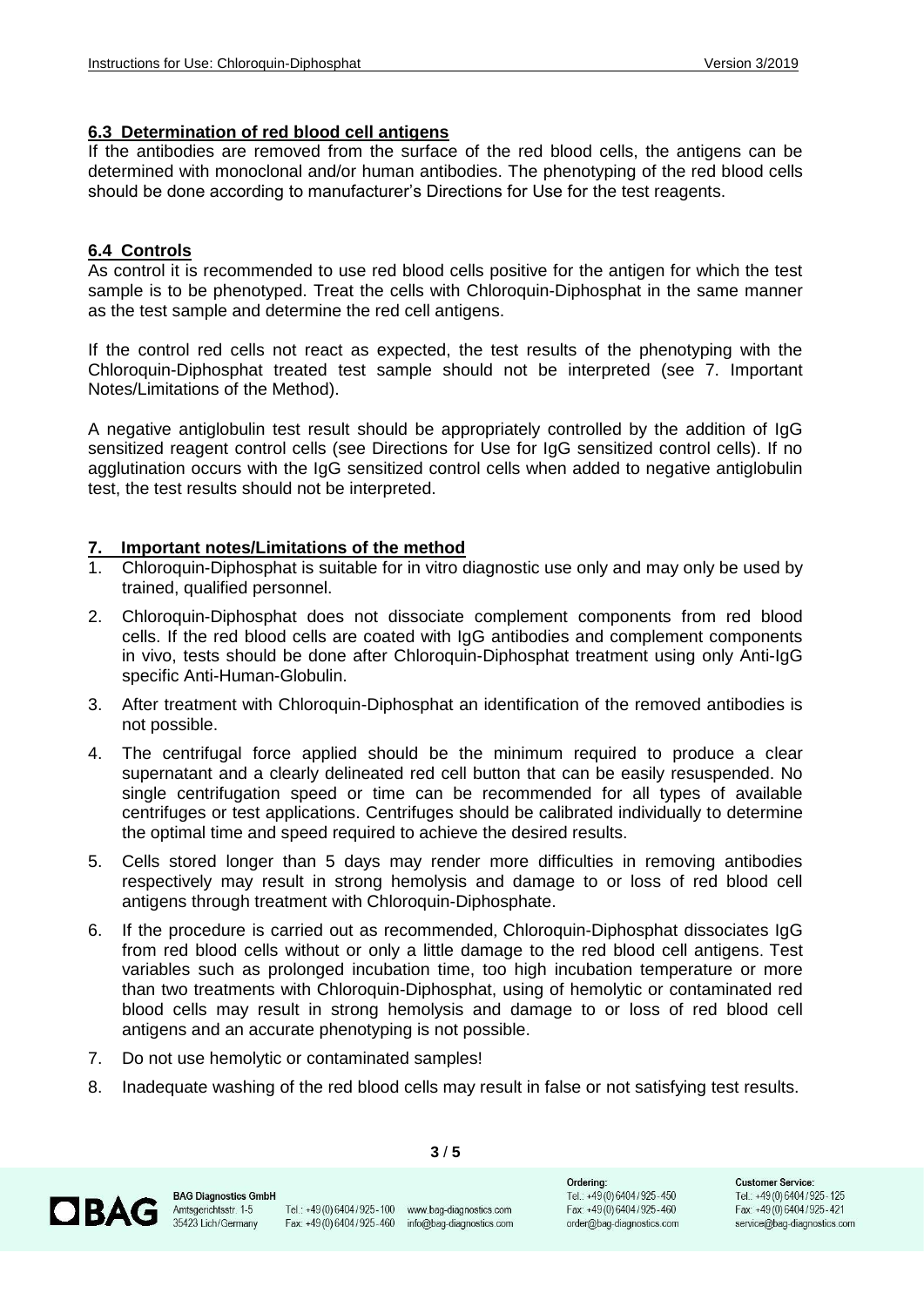- 9. Other test variables such as improper technique, inappropriate centrifugation or incubation, improperly cleaned glassware and/or contaminated materials and samples may cause false results.
- 10. If the direct antiglobulin test result is still positive after the second treatment with Chloroquin-Diphosphat, the antibodies could not or only incomplete removed. In this case a determination of red blood cell antigens is not possible respectively a false phenotyping can occur.
- 11. Chloroquin-Diphosphat does not contain preservatives. Turbidity may indicate bacterial contamination or reagent deterioration. Microbiological contamination of Chloroquin-Diphosphat must be avoided as this may reduce the shelf life of the product and cause false results. Do not use contaminated reagents!

# **8. Performance characteristics**

100 red blood cell suspensions were treated with Chloroquin-Diphosphat. 10 samples were coated with antibodies in vivo and 90 samples were coated with serveral antibodies in vitro  $(Anti-D, -C, -c, -C^w, -E, -e, -K, -K, -Jk^a, -Jk^b, -Fy^a, -Fy^b, -S, -s)$ . Chloroquin-Diphosphat removed the antibodies from all 100 samples completely. In 6 cases it was necessary to repeat the treatment with Chloroquin-Diphosphat. Extensive phenotyping of the samples showed that antigens of the ABO, Rh, Kell, Duffy, Kidd and MNSs systems could be determined and were not destroyed after treatment with Chloroquin-Diphosphat.

#### **9. Warnings and instructions for disposal**

All materials of biological origin used for the test, especially the specimens to be tested, should be regarded as potentially infectious. Therefore, appropriate safety precautions are recommended when handling biological materials (do not pipette using the mouth; wear protective gloves when performing the test; disinfect hands after testing).

Biological materials must be deactivated before disposal (e.g., by autoclaving). Single-use materials must be autoclaved or incinerated after use. Spills of potentially infectious material should be removed without delay with an absorbent paper towel and the contaminated area disinfected with an appropriate disinfectant or 70% ethanol. Materials used for the removal of spills must be deactivated before disposal (e.g., by autoclaving).

Disposal of all samples, unused reagent and waste should be in accordance with country, federal, state and local regulations.

The Material Safety Data Sheet (MSDS) is available to download at [www.bag-diagnostics.com.](http://www.bag-diagnostics.com/)

#### **10. References**

Edwards, JM, Moulds, JJ, and Judd, WJ: Chloroquine dissociation of antigen-antibody complexes: A new technique for typing red blood cells with a positive direct antiglobulin test. Transfusion 22:59, 1982

Modern Blood Banking and Transfusion Practices, Denise M. Harmening, F. A. Davis Company Philadelphia, 3. Auflage, 1994



**BAG Diagnostics GmbH** Amtsgerichtsstr. 1-5 35423 Lich/Germany

Tel.: +49(0)6404/925-100 www.bag-diagnostics.com Fax: +49(0)6404/925-460 info@bag-diagnostics.com

**4** / **5**

Ordering: Tel.: +49(0)6404/925-450 Fax: +49(0)6404/925-460 order@bag-diagnostics.com

**Customer Service:** Tel.: +49 (0) 6404 / 925 - 125 Fax: +49(0)6404/925-421 service@bag-diagnostics.com